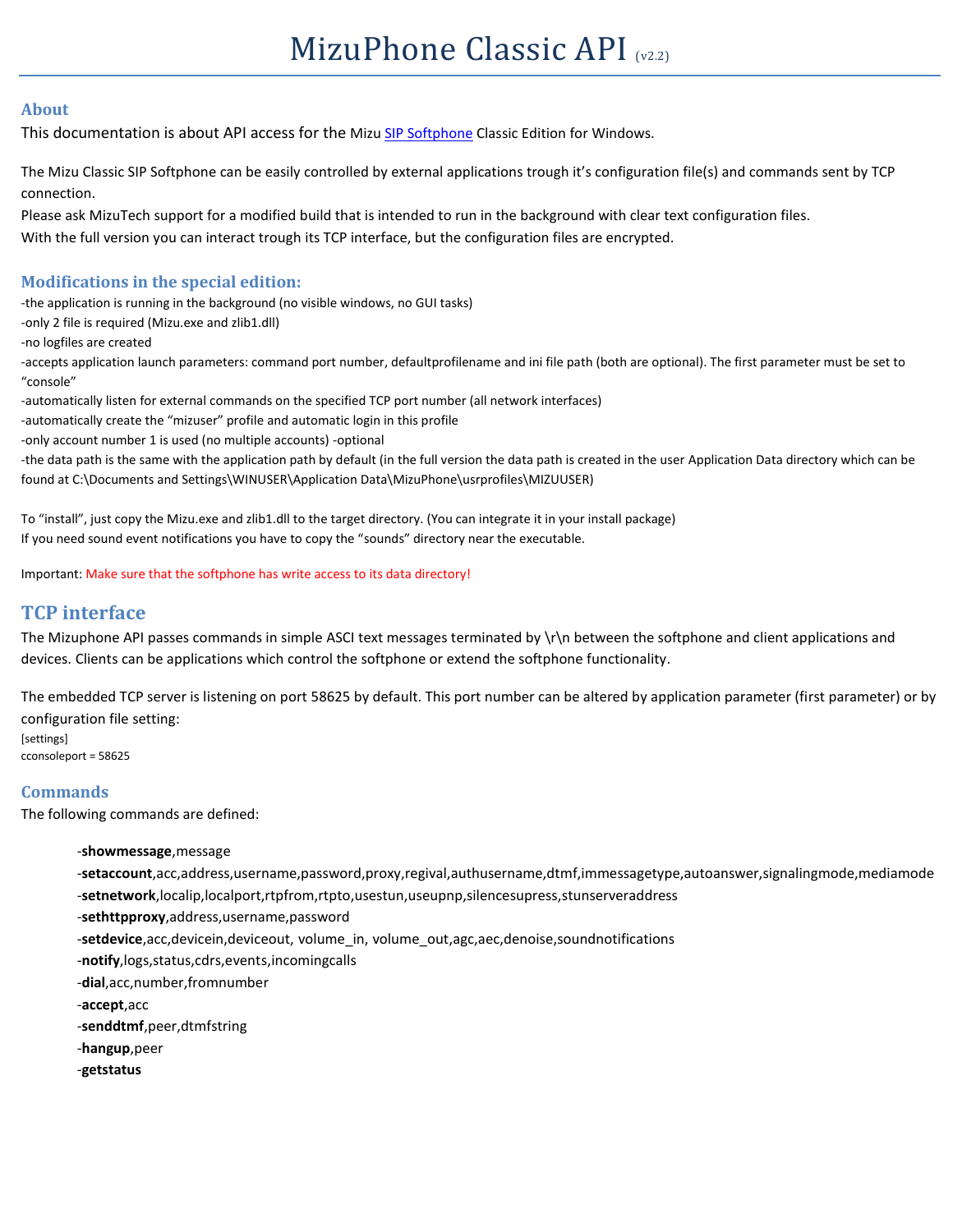-**reload** -**quit** Parameters are separated by comma and messages are terminated by  $\ln$ Every command will be answered by an ERROR or OK message and in addition you can receive other notifications (defined by the "notify" command) Most of the input parameters can be also empty strings (in this case the old setting will not be changed) Configuration settings are stored in inifiles. This means that they values persist between restarts (there is no need to issue the "setaccount" command on every startup) **showmessage**: can be used for testing message: message to display **setaccount**: configure sip server account. All parameters are optional acc: line. Default is 1 address : sip server domain name or ip address. You can specify port number like address:port (the default port is 5060) username: sip server username password: sip server authentication password proxy: outbound proxy address (domain name, ip address or ip:port) regival: registration interval. Set to 0 to disable registrations. Default value is 120 authusername: authentication username (if it is different from "username") dtmf method: 0: In-Band 1: INFO 2: In-Band and INFO 3: RFC 2833 4: RFC 2833 and INFO 5: In-Band+RFC 2833+INFO 6: RFC 2833 or INFO immessagetype: instant message (chat) type 0: Autodetect 1: HTML 2:Plain Text autoanswer: true or false (if set to true, all incoming calls will be accepted automatically) signalingmode: compatibility option mediamode: compatibility option 0:Always force public address 1:Use public address when possible 2:Autodetect whether to use private or public address 3:Use private address when behind NAT 4:Always force private address you may have to adjust this according to your SIP server NAT handling capability. **setnetwork**: network configuration localip: local interface (default is all) localport: local signaling port (default is random) rtpfrom: rtp port interval

rtpto: rtp port interval usestun: enable STUN requests useupnp: enable UPNP silencesupress: enable silence suppression stunserveraddress: ip or domain of the STUN server in case when usestun is set to true (otherwise random server will be used)

**sethttpproxy**: http proxy configuration for tunneling clients http\_proxy\_address: address of the http server. For example 192.168.1.10:8080 http\_proxy\_username: proxy authentication http\_proxy\_password: proxy authentication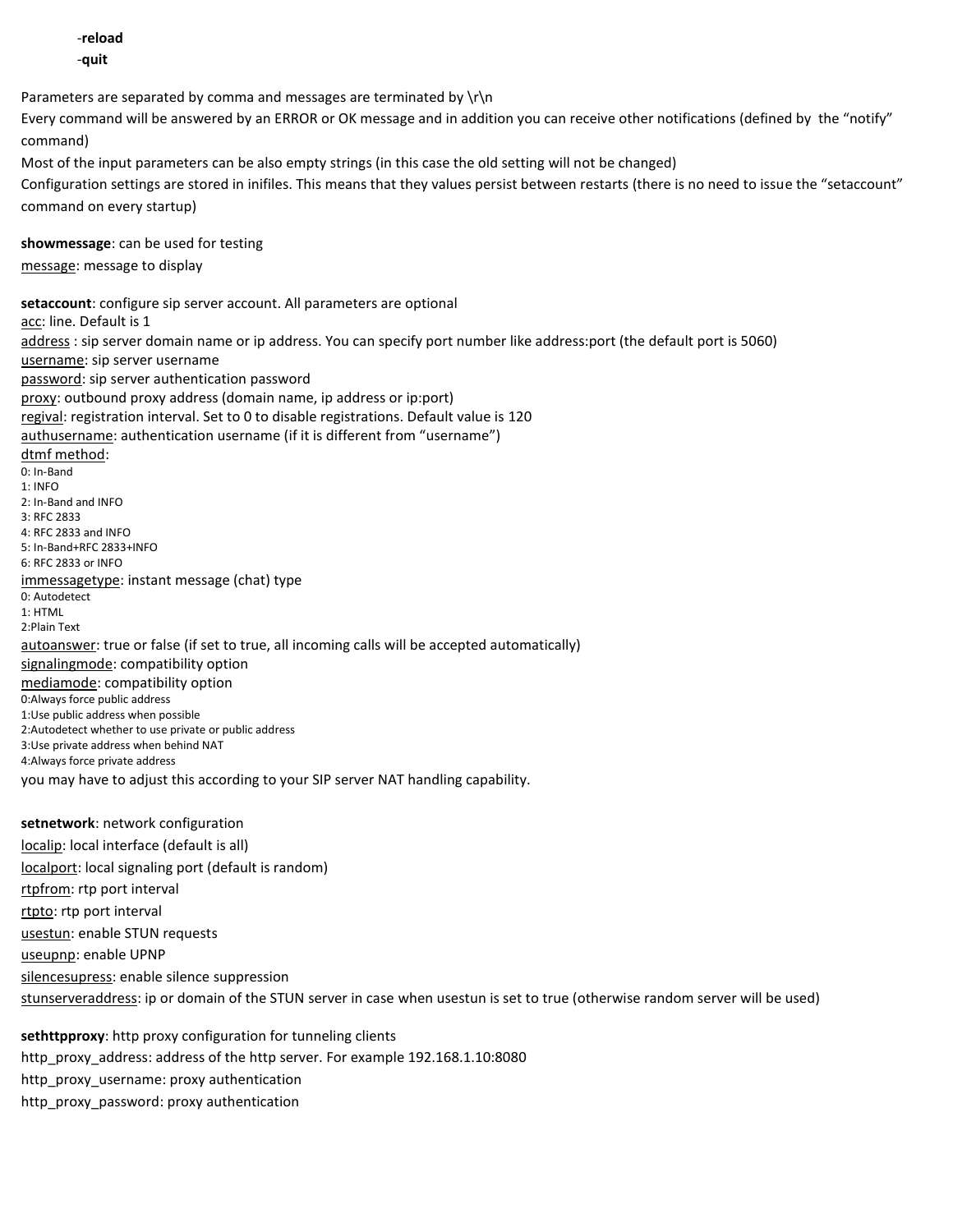### **setcodec**: set preferred voice codec

acc: : line. Default is 1 codec: codec name

The following codecs are supported:

G.729 G.723 PCMU PCMA G722 G728 ILBC SPEEXUWB SPEEXWB SPEEX GSM

disableothers: set to true if you wish to use only this codec (otherwise this codec will have the highest priority but other codecs will be also allowed)

**setdevice**: audio device configuration acc: : line. Default is 1 devicein: microphone audio device name or number deviceout: speaker audio device name or number volume in: microphone volume level from 0 to 100 volume\_out: speaker volume level from 0 to 100 agc: enable auto gain (true or false) aec: enable automatic echo cancellation (true or false) denoise: enable noise suppression (true or false) soundnotifications: enable sound (true or false). Set to false to disable all audio events

C/C++ code to list audio devices:

```
 WAVEINCAPS incaps;
 UINT innr = waveInGetNumDevs(); //recording devices
 //UINT innr = waveOutGetNumDevs(); //speakers
for(unsigned int i=0;i<innr; i++)
 {
  MMRESULT ret = waveInGetDevCaps(i,&incaps,sizeof(incaps));
  //MMRESULT ret = waveOutGetDevCaps(i,&incaps,sizeof(incaps));
  if(ret == MMSYSERR_NOERROR) mydevicelist->Add(incaps.szPname);
 }
```
**notify**: define events you wish to receive on the tcp interface

logs: loglevel from 0 to 5. Default value is 1 (only important events)

status: status notifications

0: off

1: receive "status" messages on best status change

2: receive "statusex" messages about all endpoints separately (default)

3: receive "statusex" also from other endpoints (like register)

cdrs: set to 1 if you wish to receive "cdr" notifications. Otherwise set to 0 (Default is 1)

events: notification about events otherwise displayed in the history. 0 or 1 (Default is 0 that means no events)

incomingcalls: separate notification about incoming calls (incoming,... -see below). You can also catch incoming calls from statusex messages. (Default is 1)

**dial**: initiate outgoing calls acc: : line. Default is 1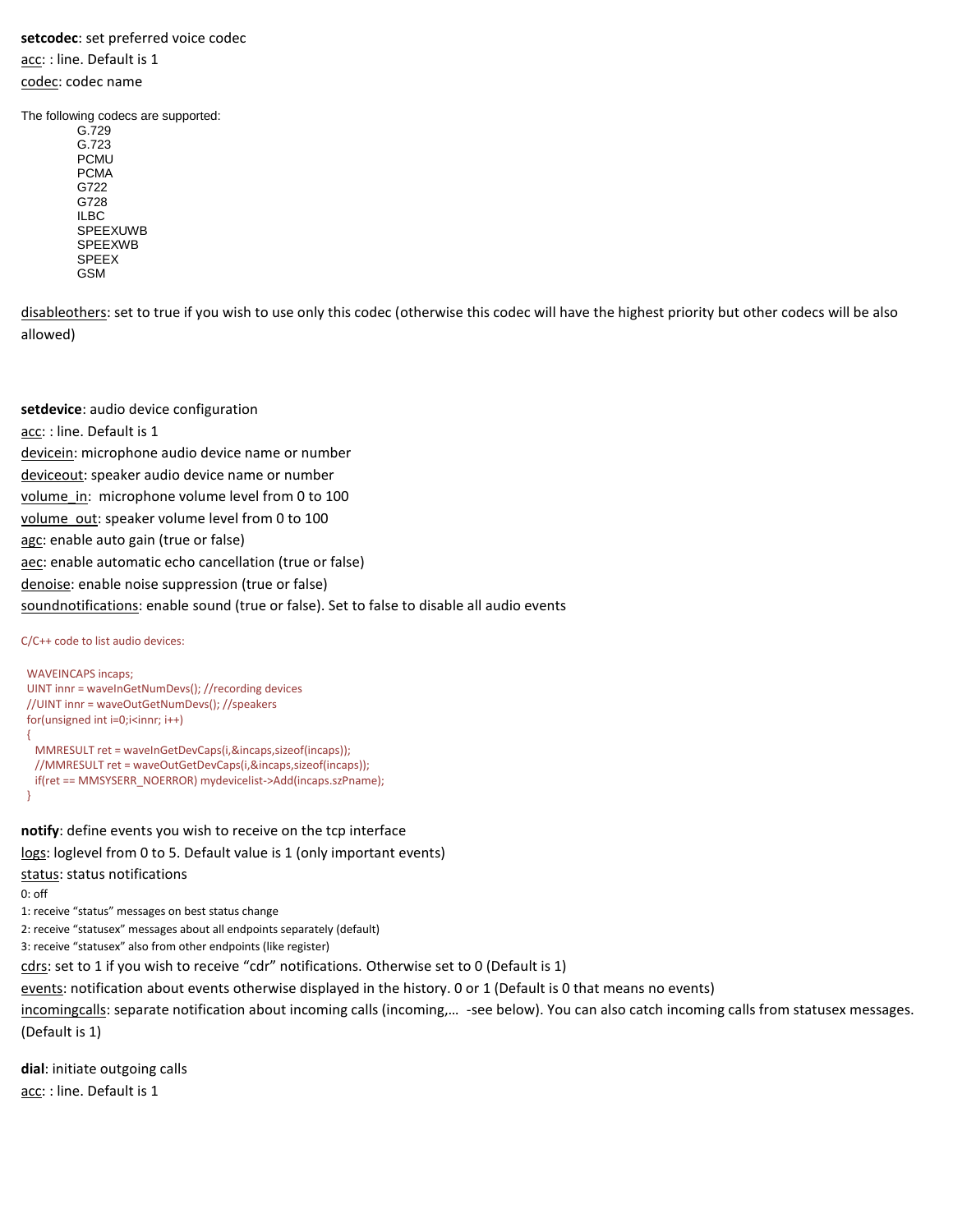number: destination phone number, username or SIP URI fromnumber: caller number (optional. Otherwise the account username will be used) On successfull call initiation the OK message will be returned with the sip call-id (unique identifier for the session) Otherwise and ERROR message will be returned.

**accept**: accept incoming call acc: : line. Default is 1

**senddtmf**: send dtmf to the connected peer

peer: remote party name or number (optional parameter useful if there is more than one call in progress) message: dtmf in clear text (can be multiple characters)

**hangup**,callid

peer: remote party name or number (optional parameter useful if there is more than one call in progress)

**getstatus:** will return the current phone status (you can also receive status changes automatically)

**reload:** read the configuration file (can be useful if you changed it runtime)

**quit**: stop the program

#### **Notifications**

The following strings can be sent by the softphone: ERROR, OK, log, status, statusex, cdr, event. The messages sent can be controlled by the "notify" command.

**ERROR**,details: can be sent as answer to commands

**OK**,details: sent as an answer to successfully completed processed commands. The details parameter is optional.

**log**,type,message: type can be ERROR, WARNING or EVENT and the message is the actual text

**incoming**,acc,callid,callernumber,callerip,callednumber acc: used line callid: unique session ID callernumber: caller username or phone number (A number) callerip: originating IP callednumber: local number

status, statustext: sent when the softphone main status is changed.

the statustext can have the following values

- -Not connected
- -Offline
- Not configured
- Initializing...
- Starting...
- No network
- Not Used
- Not Connected
- Connected but call failed
- Not connected but can call
- Connecting...
- Active
- Connected
- Connected with successful calls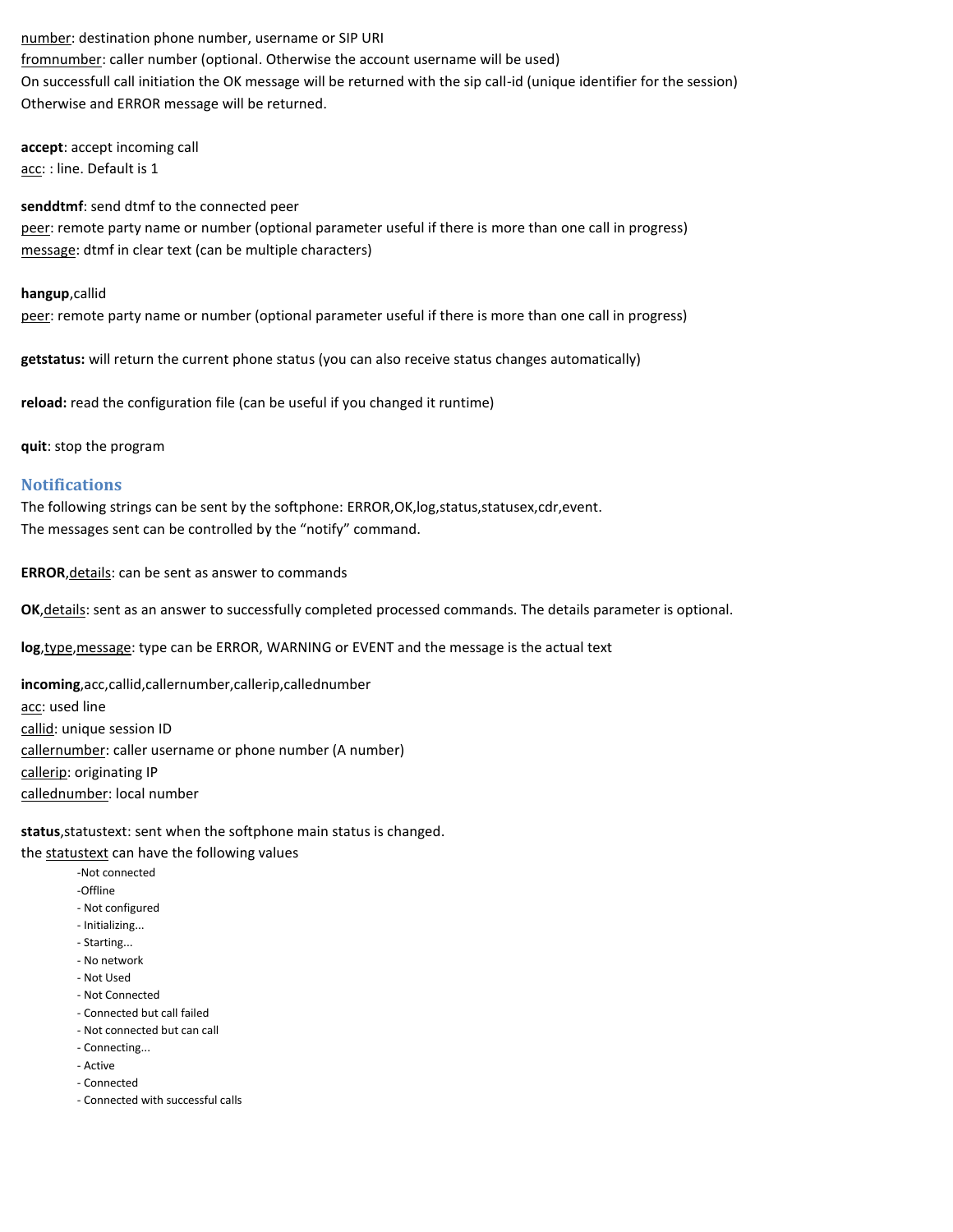- Unknown -Ep status (see below)

statusex, acc, callid, callernumber, callednumber, status: endpoint status sent on every status change (if requested)

acc: line (usually 1) callid: sip call-id (random string, unique for every session) callernumber: caller number (A number) callednumber: called number (B number) status: endpoint status. The followings are defined: Unknown Init Ready **Outband** SignIn Subscribe Chat Setup CallProgress Routing Routed Ringing CallInitiated CallStarted Midcall CallFinishing CallFinished Deletable Error

*"staus" notification means overall program status, which will represent the "best" endpoint status if you have multiple accounts. "statusex" notification is about one endpoint status changes defined by call-id in your program you can choose to check only for statusex messages and not to parse status messages because they are redundant.*

**cdr**,in/out,party,connecttime,duration,caller,called,disconnectreason: call detail record sent after each call in/out: incoming or outgoing call party: other party number (caller or called) connecttime: call between setup and connect in seconds duration: call length in seconds caller: A number called: B number disconnectreason: Terminated by local UA/peer Code: SIPCODE message where SIPCODE can be "CANCEL","BYE" or SIP reason codes Please check RFC 3261 for reason codes.

**event**,type,party,flag,comment: events that are displayed in history otherwise

### **Example**

To test the tcp command interface just start the softphone and connect to the tcp port with any tcp client utility. telnet 127.0.0.1 58625 //connect to the tcp server showmessage,test //test if working setaccount,,mysipdomain.com,username,password //set sip account setdevice,,,,,,,false //disable automatic echo cancellation dial,,number //initiate call quit //terminate the softphone process

**Code Example**

void main() {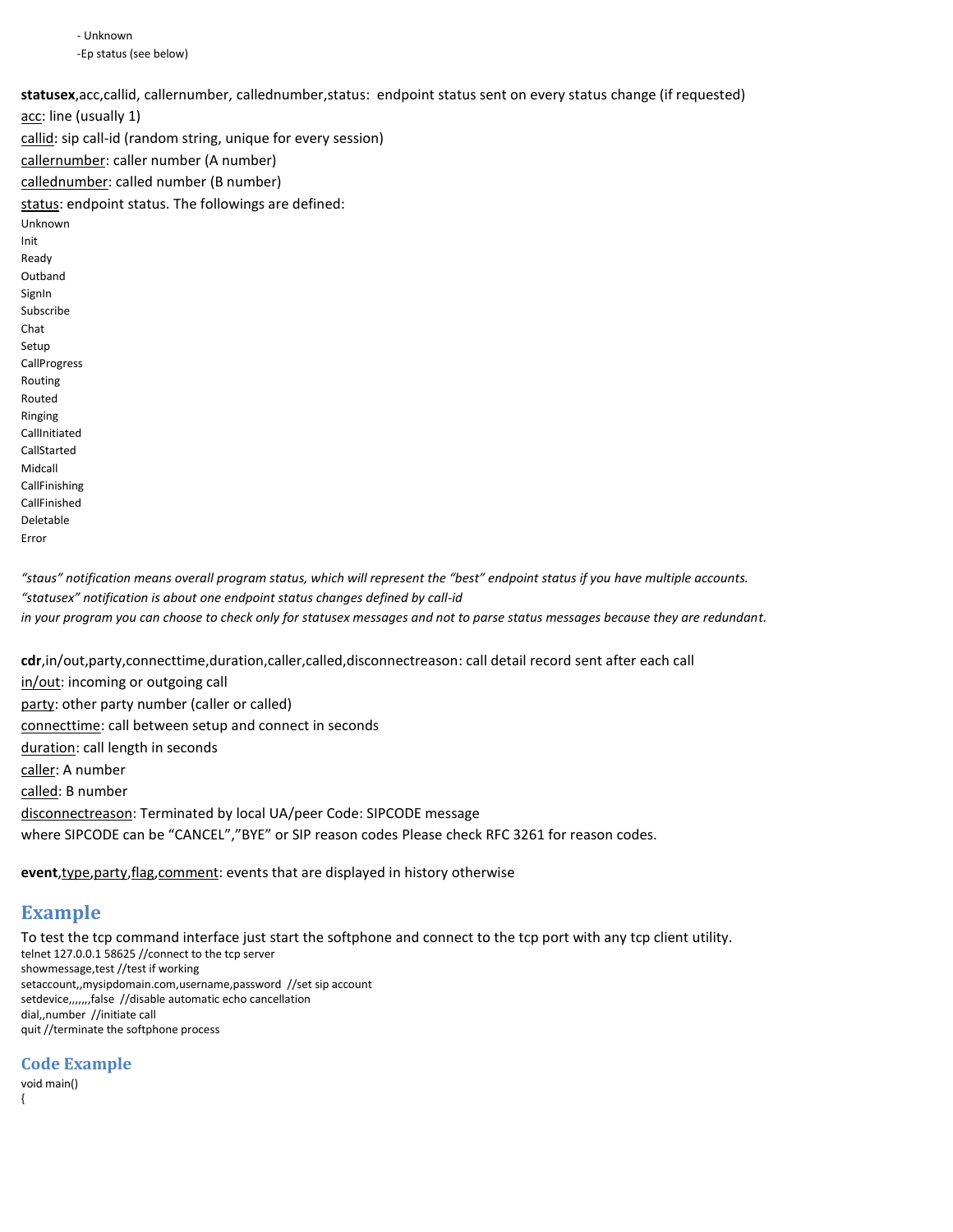```
 //write default configuration in inifile (optional because the most important settings can also be done by tcp commands)
   String appdir = "C:\\dialer\\";
   if(!DirectoryExists(appdir+"usrprofiles")) CreateDirectory(appdir+"usrprofiles");
   if(!DirectoryExists(appdir+"usrprofiles\\mizuser")) CreateDirectory(appdir+"usrprofiles\\mizuser");
   String inifile = appdir+"usrprofiles\\mizuser\\mizuphone.ini";
  WritePrivateProfileString("epsettings_1","settings","serverip",SIPSERVERIP,inifile);
   WritePrivateProfileString("epsettings_1","settings","serverport",SIPSERVERPORT,inifile);
   WritePrivateProfileString("epsettings_1","settings","cc_username",USERNAME,inifile);
   WritePrivateProfileString("epsettings_1","settings","cc_password",PASSWORD,inifile);
  //start the softphone
  if(ShellExecute(NULL, "open", appdir + "mizuphone.exe","console 58625", NULL,SW_HIDE) <= 32)
  {
   Show("Cannot launch the dialer");
   exit();
  }
  //wait a little for startup
  Sleep(1000);
  //try to connect (use a timeout here instead of infinite loop)
  tcpclientsocket->ReadEvent = HandleReceived;
  while(true)
  {
   if(tcpclientsocket->Connect(58625))
   {
    break; //successfully connected
   }
  }
  //configure account (if not already done by config file)
  tcpclientsocket->Send("setaccount,,mysipdomain.com,username,password\r\n");
  String read = ReadFromSoftphone();
 if(\text{read } != "OK") {
    Show("error or timeout");
    exit();
  }
  //initiate outgoing call
  tcpclientsocket->Send("dial,,callto\r\n");
  String read = ReadFromSoftphone();
 if(\text{read } != "OK") {
   Show("error or timeout");
    exit();
  }
  //process messages by "HandleReceived"
  exit();
}
void HandleReceived(String received)
{
  if(received.Pos("OK") == 1) ; //ack for command
  else if(received.Pos("ERROR") == 1) ; //invalid command or error
  else if(received.Pos("statusex") == 1) ;//process main phone status -optional
  else if(received.Pos("status") == 1) ;//process endpoint status -recommended
  else if(received.Pos("cdr") == 1) ;//process call details -recommended
  else if(received.Pos("log") == 1) ;//process received logs (check for errors) -optional
  else ; //unknown command
```

```
}
```
# **Configuration files**

There are several "levels" where the default settings can be stored. But the most important configuration file is the user preferences (6). Levels with higher priority always overwrite the default settings with lover priority.

There are a few settings that cannot be overwritten by higher levels (for example the list of provider ip address which ensures proper licensing) The following levels are defined (in priority order):

- 1. Default values (usually empty strings and 0 values)
- 2. Hardcoded basic settings (basic settings embedded with the executable)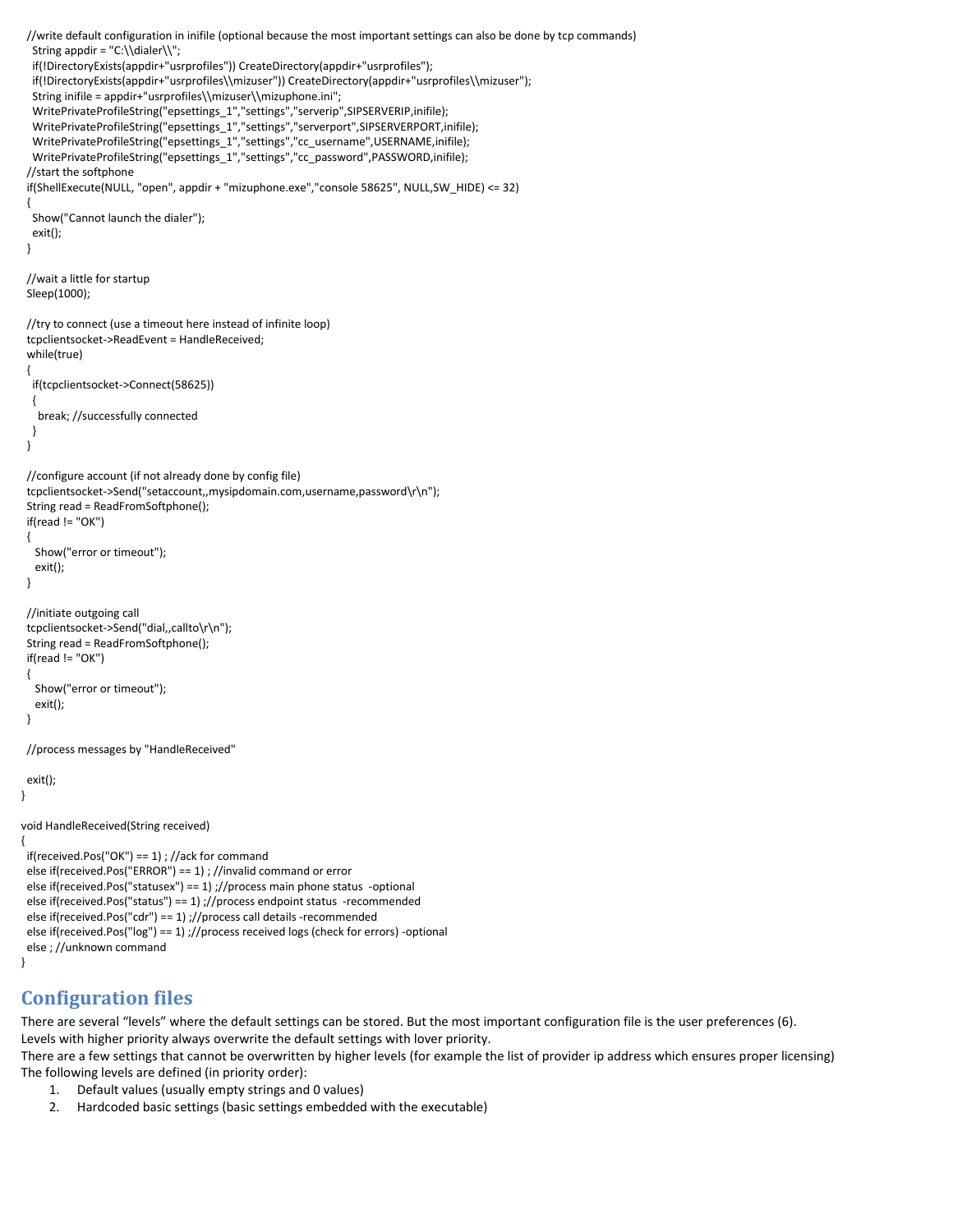- 3. Company specific default settings (embedded in the software based on your requirements sent to MizuTech)
- 4. Company configuration file
- 5. Default config file (can be downloaded from your web server)
- 6. User preferences (Customer settings). The location of this file can be specified by command line. By default it is stored in APPDIR\ usrprofiles\mizuser\mizuphone.ini

This means that user preferences will always overwrite default company settings (but in the default company settings you can define values that cannot be overwritten. For example you can specify 60 sec for the registration interval and set it as read-only, thus it cannot be overwritten by higher level settings)

#### **Configuration file hierarchy**

There are more than 200 settings that can be controlled with configuration files.

There can be changes in new version and MizuTech doesn't offer support for working with configuration files. However you should not have any issue changing the configuration settings directly.

Configuration files are checked in the following order:

- 1. in the install (bin) path (usually C:\Program Files\Mizu) –usually empty
- 2. in the data path (usually C:\Documents and Settings\WINUSER\Application Data\MizuPhone)
- 3. in the user profile path (usually C:\Documents and Settings\ WINUSER\Application Data\MizuPhone\usrprofiles\MIZUUSER)
- 4. defconfig.ini –this can be downloaded from your server and overwrite any user config. In this way you can easily force new configuration settings for your users.

In the special edition usually all configuration files are placed in the application path and its subdirectories.

The config value stored in the user profile will overwrite the data path config, which will also overwrite the install path config values. This means that you can ship some default configuration with the install package (stored in the bin path), but some of them can be overwritten explicitly by the user (if you allow it on the GUI).

#### **Configuration settings**

*\*This is listed only for informational purposes. Usually you will not need to change the default configuration options.*

| Category | <b>Setting</b>       | <b>Default Value</b> | Comment                                                                                                                    |
|----------|----------------------|----------------------|----------------------------------------------------------------------------------------------------------------------------|
| Setting  | Alertonlowdiskspace  | 5                    | alert on low disc space                                                                                                    |
| settings | allownumbersendback  | false                | allow to route back the call to the caller                                                                                 |
| settings | autodetectlocalip    | true                 | automatically overwrite the localip value if set to true                                                                   |
| settings | bindip               |                      | bind to this ip (for multihomed servers or if we run multiple serers on the same maschine)                                 |
| settings | boostonfirstcall     | false                | if to start with low priority and boost it when the first call arrives                                                     |
| settings | canaoutosaveinifiles | false                | if we can save unsaved items                                                                                               |
| settings | cfg_block711         | 0                    | if g711 (PCMU, PCMA) calls are not allowed                                                                                 |
| settings | checkcputime         | false                | if cputime is constantly high, will restart                                                                                |
| settings | checknumlen          | 99                   | if to check the incoming number len //14                                                                                   |
| settings | checkqueryrelease    | false                | check query object consistence on release                                                                                  |
| settings | connectondisccode    | 1                    | if to connect the sipcall before to play the disconnect reason. 0=not connect,1=connect only local users,2=connect all     |
| settings | country              |                      | used in number normalizations                                                                                              |
| settings | countryprefix        |                      | used on routing                                                                                                            |
| settings | cpuaffinity          | 0                    | 0=dont change,1=cpu1,2=cpu2,3=cpu 1,other=number of cpu cores                                                              |
| settings | currency             |                      | local currency                                                                                                             |
| settings | dailymainttaskhour   | $\mathbf{1}$         | when to perform daily maintenance tasks                                                                                    |
|          |                      |                      | db server loglevel (0=only errors to monitor, 1=only all to monitor, 2=only errors to db, 3=no protocoll and events, 4= no |
| settings | dbloglevel           | 1                    | protocoll and filtering, 5=no duplicates, 6=log all)                                                                       |
| settings | dbmaint backuplevel  | 1                    | 0=no backups,1=daily,2=daily,monthly,weekly,3=hourly,daily,monthly,weekly,4=full,5=keep lots of files                      |
| settings | dbtimeout            | 40                   | database query timeout                                                                                                     |
| settings | deldbbackup          | $-1$                 | delete old backup files after this day elapsed                                                                             |
| settings | deleteoldlogfiles    | 14                   | delete older logfiles than the specified day (set to 0 to disable)                                                         |
|          |                      | sipserver@your       |                                                                                                                            |
| settings | emailfromaddr        | compa                | default email config                                                                                                       |
| settings | emailfromname        | sipserver            | default email config                                                                                                       |
| settings | emailhost            | 127.0.0.1            | smtp server used for alerting                                                                                              |
| settings | emailsubject         | SIP Notification     | default email config                                                                                                       |
| settings | emailuser            | sipserver            | smtp username used for alerting                                                                                            |
| settings | emergencydir         | unknown              | route emergency calls to this gateway (user id)                                                                            |
| settings | enablefirewall       | true                 | enable/disable builtin firewall and dos attack filtering                                                                   |
| settings | enforcestrongauth    | true                 | enforce authorization and strong passwords                                                                                 |
|          |                      | sipserver@your       |                                                                                                                            |
| settings | faxfromaddr          | compa                | fax sender configuration (email to fax server)                                                                             |
| settings | faxfromname          | sipserver            | fax sender configuration (email to fax server)                                                                             |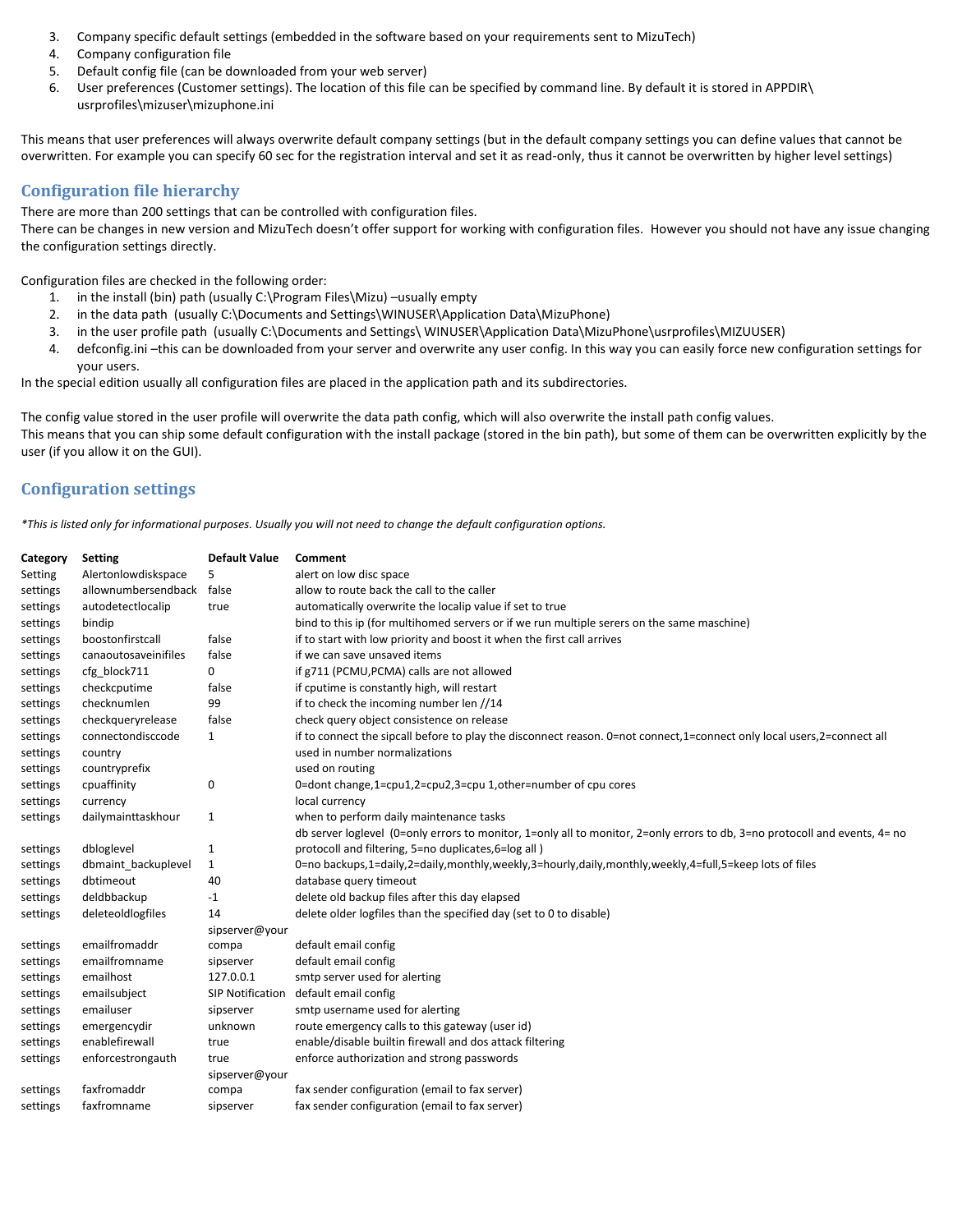| settings              | faxhost                           | 127.0.0.1       | fax sender configuration (email to fax server)                                                                                |
|-----------------------|-----------------------------------|-----------------|-------------------------------------------------------------------------------------------------------------------------------|
| settings              | faxnormalize                      | 0               | fax sender configuration (email to fax server)                                                                                |
|                       |                                   | SIPServer       |                                                                                                                               |
| settings              | faxsubject                        | Notification    | fax sender configuration (email to fax server)                                                                                |
| settings              | faxsuffix                         |                 | fax sender configuration (email to fax server)                                                                                |
| settings              | faxuser                           | sipserver       | fax sender configuration (email to fax server)                                                                                |
|                       |                                   |                 | file server loglevel (0=only errors to monitor, 1=only all to monitor, 2=only errors to db, 3=no protocoll and events, 4= no  |
| settings              | fileloglevel                      | 3               | protocoll and filtering, 5=no duplicates, 6=log all)                                                                          |
|                       |                                   |                 |                                                                                                                               |
| settings              | filetransferbufflen               | 10000           | fileserver buffer length                                                                                                      |
| settings              | filetransfertick                  | 500             | fileserver speed                                                                                                              |
| settings              | gmtdiff                           |                 | the difference to gmt (useful for sip date header)                                                                            |
| settings              | InternallP                        |                 | sipserver internal ip (interface to clinets)                                                                                  |
| settings              | keepbackuprecorded                | 310             | days to keep voice records in the backup directory                                                                            |
| settings              | keeprecorded                      | 92              | days to keep voice records                                                                                                    |
| settings              | LocalIP                           |                 | sipserver external ip                                                                                                         |
|                       |                                   |                 | other server loglevel (0=only errors to monitor, 1=only all to monitor, 2=only errors to db, 3=no protocoll and events, 4= no |
| settings              | loglevel                          | 3               | protocoll and filtering, 5=no duplicates,6=log all)                                                                           |
| settings              | lognofreecardc                    | 0               | list free card data when no route found                                                                                       |
|                       | logtodb                           |                 | trace to database (log)                                                                                                       |
| settings              |                                   | true            |                                                                                                                               |
| settings              | logtofile                         | true            | trace to file (log)                                                                                                           |
| settings              | maxloglisten                      | 600             | max log message quee length                                                                                                   |
| settings              | maxmemoryutilization              | 590000          | max memory utilization in KB (restart if exceed)                                                                              |
| settings              | maxudpselect                      | $-2$            | max socket on select (set to -2 to autoconfigure. -1 means no limits)                                                         |
| settings              | minlogdelay                       | 15              | minimum delay between writing two log messages in msec                                                                        |
| settings              | minmemoryutilization              | 250000          | will restart on offpeak if exceed                                                                                             |
| settings              | normalizenumbers                  | 3               | 0=not at all,1=medium,2=all but no endusers,3=check endusers too, 4=full                                                      |
| settings              | ppriority                         | $\overline{2}$  | 0=low,1=below,2=normal,3=abowe,4=high,5=realtime                                                                              |
| settings              | removetrailinghash                | $\mathbf{1}$    | remove # when routing                                                                                                         |
|                       | rotatelogfile                     | true            | create separate logfiles for every day                                                                                        |
| settings              |                                   |                 |                                                                                                                               |
| settings              | sendmailalert                     |                 | if to send alerts on critial errors (pease configure the emailalertX settings)                                                |
| settings              | servername                        | SIPServer       | server name (will appear in reports, alerts, etc)                                                                             |
| settings              | usedefaultdisccodes               | false           | don't use customized disconnect codes                                                                                         |
| settings              | usedelayedupdate                  | true            | sql upfates in separate thread                                                                                                |
|                       | SIPSettings ABSOLUTETIMEOUT       | 11100           | max session time (call duration setup time clearing time) in seconds                                                          |
|                       | SipSettings addcontentdispozition | 2               | 0=no                                                                                                                          |
|                       | SIPSettings allowcallunregistered |                 | allow to call before registered (terminals)                                                                                   |
|                       | SIPSettings allowdiscmessage      | true            | allow disconect reason voice playback                                                                                         |
|                       |                                   | REGISTER, INVIT |                                                                                                                               |
| SipSettings allowlist |                                   | E,CANC          | sip methods                                                                                                                   |
|                       |                                   |                 | Can call from 127.0.0.1                                                                                                       |
|                       | SIPSettings CanAcceptLocalIp      | false           |                                                                                                                               |
|                       | SipSettings cancutsipnumbers      | true            | packet dialplan for sipnumbers                                                                                                |
| SipSettings canmove   |                                   | 1               | 0=not allowed,1=callednumber change allowed,2=domain change allowed                                                           |
|                       | SipSettings checknomedia          | true            | disconnect calls on rtp disconnect                                                                                            |
|                       | SIPSettings COMPANYNAME           |                 | this will apear in the sip signaling                                                                                          |
|                       | SipSettings def_max_sessiontimer  | 3600            | sip session-timer config                                                                                                      |
|                       | SipSettings def mid sessiontimer  | 1800            | sip session-timer config                                                                                                      |
|                       | SipSettings def_min_sessiontimer  | 90              | sip session-timer config                                                                                                      |
|                       | SipSettings domainnames           |                 | registrar domainnames (used for inter-domain rerouting)                                                                       |
| SipSettings eventlist |                                   |                 | refer, telephone-event, keep-alive                                                                                            |
|                       |                                   |                 |                                                                                                                               |
|                       | SipSettings forwardretrytimer     | 8               | ivr forward retry interval                                                                                                    |
|                       | SipSettings fwdtootherdomains     | 0               | 0=no,1=check,2=notelnumbers,3=all,4=reroute all,5 unconditioanal                                                              |
|                       | SIPSettings fwdunknownheaders     | true            | forward unknown sip headers                                                                                                   |
|                       | SIPSettings HasInternalAccess     | true            | accept from 192.168 or 10.0, etc                                                                                              |
|                       | SIPSettings identityrwmode        | $\overline{2}$  | 0=no rewrite, 1=basic, 2=conform sip specification (identity)                                                                 |
|                       | SIPSettings IDLETIMEOUT           | 120             | used for various session timers                                                                                               |
|                       | SIPSettings im_parentid           | -1              | used for instant messaging                                                                                                    |
|                       | SIPSettings lastlocalsdpport      | $-1$            | used in terminals                                                                                                             |
|                       | loadcallednumberfromt             |                 |                                                                                                                               |
|                       |                                   |                 |                                                                                                                               |
| SIPSettings o         |                                   | true            | load the called number from sip to instead from the sip first line (URI)                                                      |
|                       | SIPSettings localclientport       |                 | useful for 2 port configurations                                                                                              |
|                       | SIPSettings LocalDomain           |                 | sipserver domainname                                                                                                          |
|                       | SIPSettings localinternaldomain   |                 | sipserver internal domainname                                                                                                 |
| SIPSettings LocalPort |                                   | 5060            | sipserver listen port                                                                                                         |
|                       | SipSettings logsipmsgexchange     | true            | store the sip message headers in the cdr comment                                                                              |
|                       | SIPSettings MAINTIMERIVAL         | 2000            | sip background process timer. used for garbage collections mainly                                                             |
|                       | MAXEPCOUNTTRESHOL                 |                 |                                                                                                                               |
| SIPSettings D         |                                   | 1000            | maximum number of registered endpoint (it may be limited by license too)                                                      |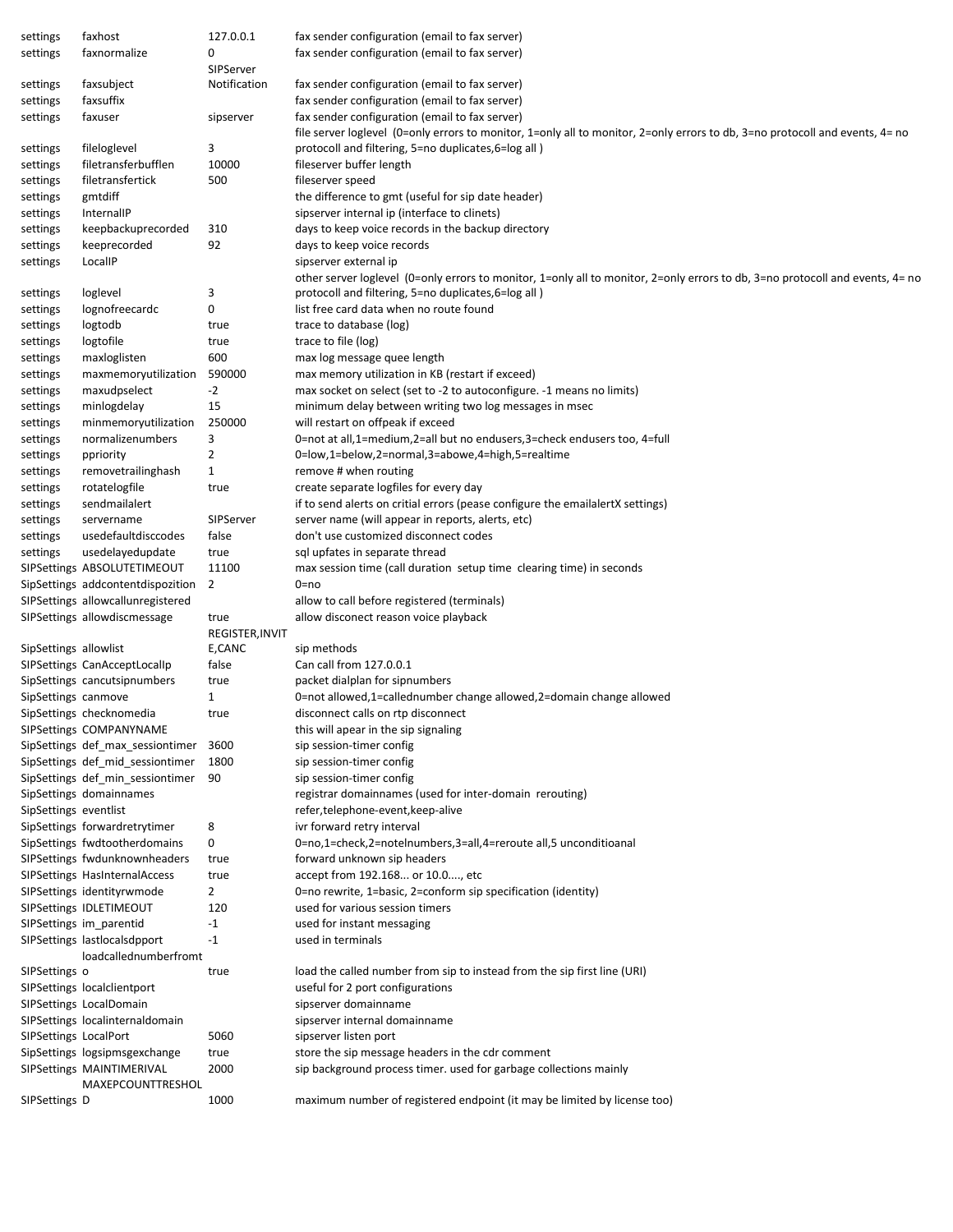|                         | SIPSettings MAXH323GKCDRCACHE 300    |                    | this must at least the maximum h323-h323 simultaneous call number                                                                  |
|-------------------------|--------------------------------------|--------------------|------------------------------------------------------------------------------------------------------------------------------------|
|                         | SIPSettings maxreroute               | 3                  | max number rute retry                                                                                                              |
| SipSettings MaxRTP      |                                      | 44000              | rtp port range begin for sip                                                                                                       |
|                         | SIPSettings MAXSPEACHLEN             | 10800              | max allowed call duration in sec                                                                                                   |
|                         | SipSettings maxstatchangepermin      | 80                 | max allowed enduser status changes/60 sec (slower if exceed)                                                                       |
|                         | SIPSettings MAXSUBSMSGCOUNT          | 12000              | max subsequent messages before block                                                                                               |
|                         | SIPSettings MAXSUBSMSGPERIOD         | 180                | max subsequent messages before block are checked for this interval (sec)                                                           |
|                         | MAXWRONGMSGALLO                      |                    |                                                                                                                                    |
| SIPSettings WED         |                                      | 6000               | dos attack protection                                                                                                              |
|                         | SIPSettings MEDIATIMEOUT             | 300                | will disconnect if the media disappears                                                                                            |
|                         | SIPSettings MEDIATIMEOUTSTART        | 150                | will disconnect if no media detected                                                                                               |
|                         | SIPSettings MINRESENDIVAL            | 500                | sip udp resend timer (T1) in msec                                                                                                  |
| SipSettings MinRTP      |                                      | 24001              | rtp port range begin for sip                                                                                                       |
|                         | MINSPEACHLENONROU                    |                    |                                                                                                                                    |
| SIPSettings TE          |                                      | 40                 | minimum remained speechlength for the caller when the router will still route the call                                             |
|                         | MINUSERCREDITONRO                    |                    |                                                                                                                                    |
| SIPSettings UTE         |                                      | 1                  | minimum credit for the caller when the router will still route the call                                                            |
|                         | SIPSettings MINUSERNAMELEN           | 3                  | minimum accepted username length                                                                                                   |
|                         | SIPSettings PRODUCTNAME              |                    | the name of the product. this will apear in the sip signaling                                                                      |
|                         | SipSettings propersipcomments        | false              | set to true if you want personalized sip headers                                                                                   |
|                         | SIPSettings REBUILDREGCLIENTS        | 10800              | usually the same as maxspeachlen                                                                                                   |
|                         | SIPSettings REENABLEDOSBLOCKED 43200 |                    | reenable blocked endpoints after this interval. defaults to 12 hour                                                                |
|                         | SIPSettings REGISTERIVAL             | 40                 | upper registration interval in msec. defaults to 40 min                                                                            |
|                         | SIPSettings RELOADPROXYLISTIVAL 7200 |                    | reload proxies from the config                                                                                                     |
| SIPSettings repeatdisc  |                                      | false              | if to send sip disconnect more than once                                                                                           |
|                         | REPOPUPULATEFDSETIV                  |                    |                                                                                                                                    |
| SIPSettings AL          |                                      | 13                 | used for rtp routing                                                                                                               |
|                         | <b>REPOPUPULATEFDSETIV</b>           |                    |                                                                                                                                    |
| SipSettings AL_MAIN     |                                      | 1300               | used for main routing                                                                                                              |
| SipSettings resolvedns  |                                      | true               | resolve uri domain names                                                                                                           |
|                         | SipSettings ringtimeout              | 120                | sip calls ring timeout                                                                                                             |
|                         | SIPSettings routepresence            | false              | route subscribes                                                                                                                   |
|                         | SipSettings rtpsendonlytorec         | 1                  | send the rtp only to the rec address                                                                                               |
|                         | SipSettings rtpwritefirst            | true               | send a rtp packet after connect (to open NAT)                                                                                      |
|                         | SipSettings sdpalthandling           | 1                  | 0=not handled,1=check,2=delete,3=replace                                                                                           |
|                         | SIPSettings sendfakesms              | 0                  | if to send fake sms                                                                                                                |
|                         |                                      |                    | 0: don't use,1: load from global config ,2: autodetect (and using the sesskeepalive interval from the global                       |
|                         | SipSettings sessiontimer             | 2                  | configuration), Other: use with the specified timeout (minutes)                                                                    |
|                         | SipSettings sipmsgresendcount        | 3                  | resend sip message count                                                                                                           |
|                         | SipSettings sipmsgresendival         | 1500               | sip message resend timer                                                                                                           |
|                         | SipSettings sipsendtodefport         | true               | try to send to port 5060 too                                                                                                       |
|                         | SipSettings statussaveival           | 2                  | minutes. used when predective is active                                                                                            |
|                         |                                      | timer, privacy, re |                                                                                                                                    |
| SipSettings supportlist |                                      | places             | sip supported                                                                                                                      |
| SIPSettings traceep1    |                                      |                    | user id, callednumber or callerip. all messages related to this ep will be written in logfile. set to negative to disable (log)    |
|                         |                                      |                    | user id, callednumber or callerip. user id. all messages related to this ep will be written in logfile. set to negative to disable |
| SIPSettings traceep2    |                                      |                    | (log)                                                                                                                              |
|                         | SipSettings udpkeepalive             | 25                 | send keepalive messages                                                                                                            |
|                         | SIPSettings udppriority              | 3                  | rtp thread priority: 1=normal, $2$ = higher, $3$ = highest                                                                         |
|                         | SipSettings upperexpire              | 31                 | register expire                                                                                                                    |
|                         | SIPSettings usedateheader            | true               | send date to user agents                                                                                                           |
|                         | SIPSettings userofflinemin           | 360                | enduser will be considered offline if no register or invite for this period                                                        |

# **Other config values**

[contacts] contact0=we can set default contacts here [dnscache] c0=predefined dns cache values here  $c1=$ [epsettings\_1] accountname=bt\_basic aec=false agc=false audiodevicein=default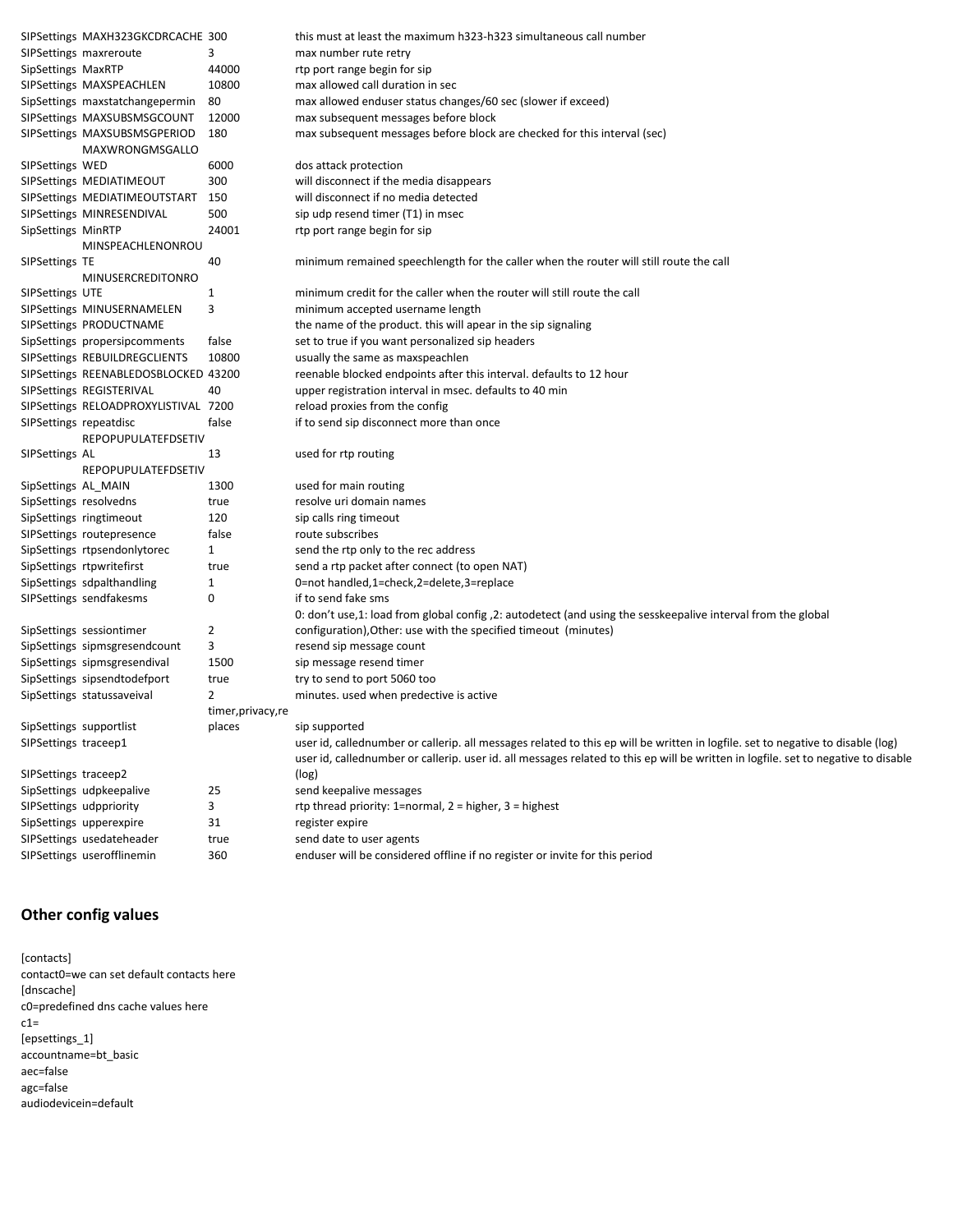audiodeviceout=default audiodevicering=default autoaccept\_all=false autoaccept\_fax=true cc\_password=encrypted cc\_username=9991234570 delayedack=0 denoise=true dtmftype=1 enablephototransfer=true faxmode=1 forkallowed=true hidecli=false isfax=1 keepalivenotifynotsupported= last\_rtpresendin=0 maxjittersize=300 mediaaddressmode=2 minjittersize=31 missingnotify\_calls=false missingnotify\_emails=false noanswer\_timeout=30 onlyencryptedsessions=false plc=true presence=1200000 proxyport=-1 registerival=120 retrywithallcodec=true rtpsendonlytorec=0 sendcomposingnotification=true sendmail\_missedcalls=false sendmail\_missedmsg=false serverip= serverport=-1 sessiontimer=0 signalingaddressmode=2 smsinsertname=true startjittersize=41 startmediawithsessionp=0 transportprotocol=0 udpkeepalive=25 udpkeepalivetype=0 useaccount=false useencryption=false usefaxecm=false usepublish=false usesrtp=false videobitrate=2 voicemail\_address2= voicemail\_always=false voicemail\_busystatus=false voicemail\_dontdisturb=false voicemail\_forward=false voicemail incall=false voicemail\_noanswer=false voicemail\_reject=false voicemail\_subscribe=4 volume\_in=50 volume\_out=50 volume\_ring=50 webcamdevide=default

[events] ev1=we can put some default event in the history ev2= firsteventid=1 lasteventid=2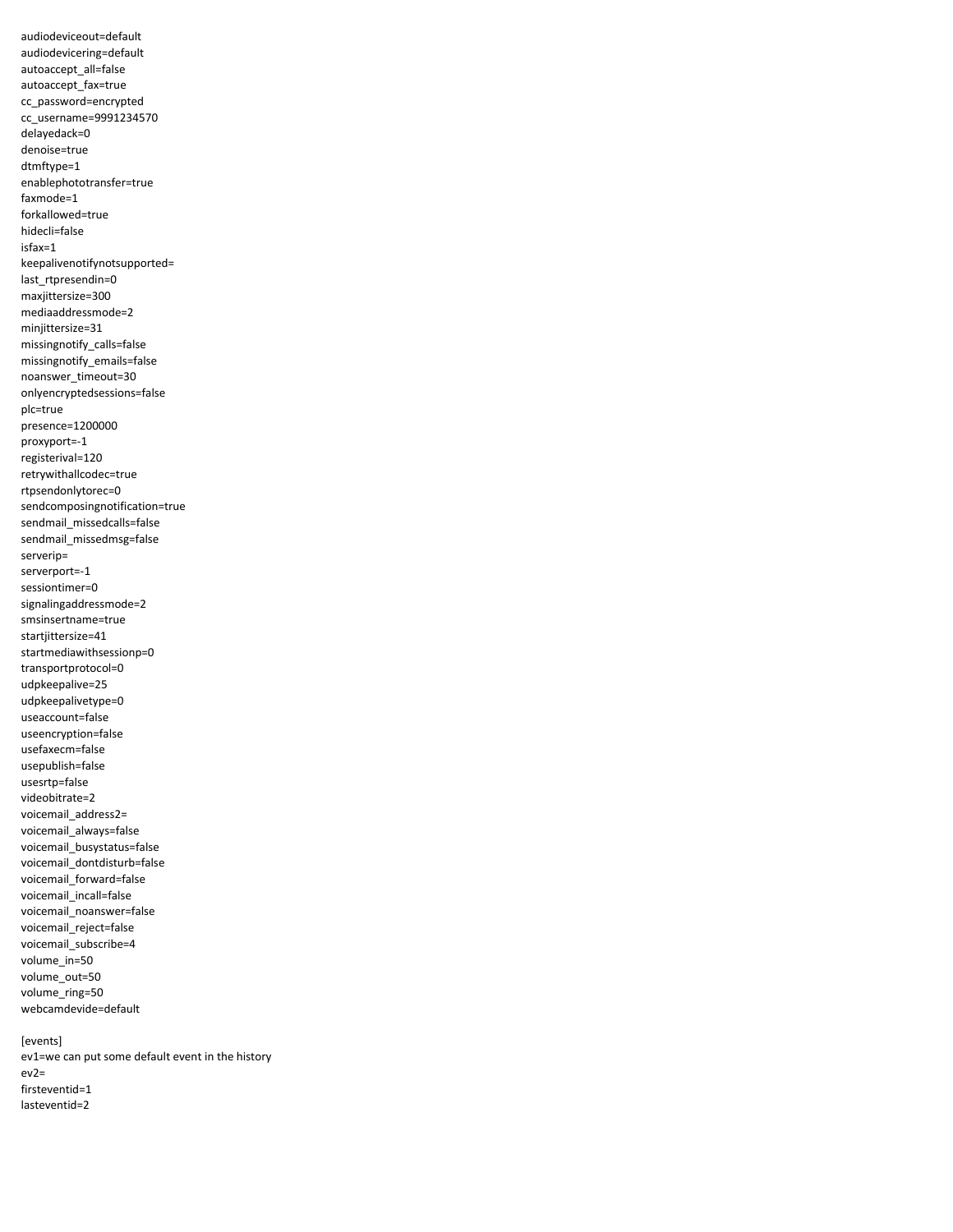[inifilehandling] inifilesavedt=2008/10/20 15:06:48 inifilesavetick=16696437 [lastcallist] num0=some predefine phone numbers here num1= [privacy] blockcalls=0 blockchats=0 blockvideo=0 newpeople=1 transfer=0 [settings] advancedsettingclicked=true allcallcount=55 allowmultipleinstance=false allphonecallcount=28 allspeechlength=885 allsucccallcount=29 alluseminutes=993 alwaysontop=false autodetectlocalip=true autogain\_out\_default=0.773807942867279 autogain\_out\_sb live! audio [ac00]=0.356729373335838 autoqos=true autostart=true cc\_password= cc\_recording2=1 cc\_username=fenesiistvan checkfornewversions=true configtest=0 cpu\_optimizations=true defaultpage=0 dialidentity=false dialvideo=false displayfriendlydt=true dnscache=3000 enableice=true enablescripts=false enablestun=false enableupnp=false faxdirectory=C:\Documents and Settings\root\Application Data\Mizu\usrprofiles\u\incomingfax fileloglevel=0 formstate=normal history\_chat=3 history\_events=3 history\_video=0 history\_voice=3 keeprecorded=31 language=English lastlocalip= lastlocaliplist=10.0.0.1 lastpage=Dial lastsavedepacc=1 lastselaccount=2 lastusedaccount=2 loglevelex=0 logsipmsgexchange=1 logsqlcommands=1 logtofile=false msgtype=0 mydetails=user details here nearpeople\_allow=1 needbigbuttons=true needtoolbar=false ondoubleclick=2 periodicbackup=3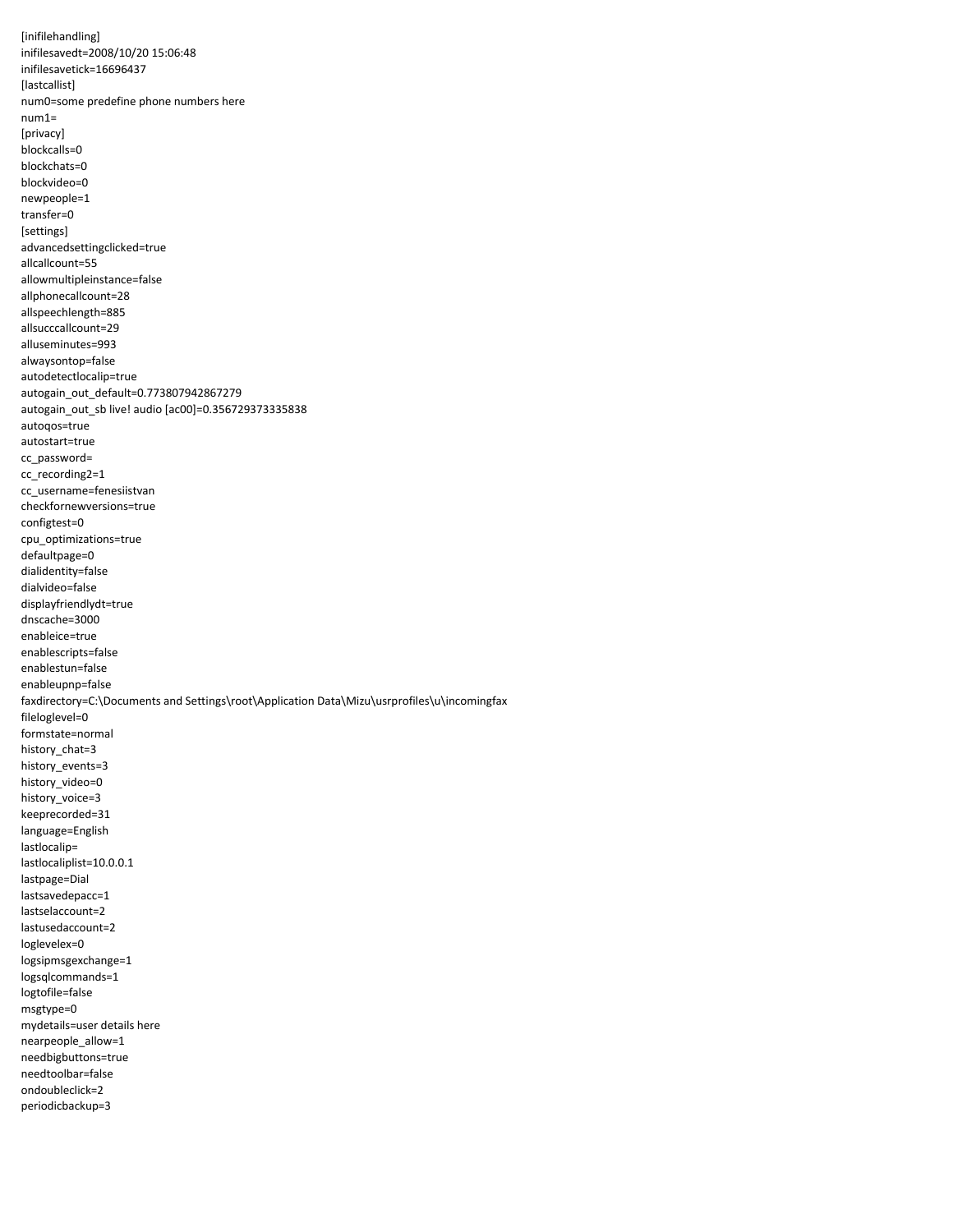personid=pi2064526267 profilestorage=0 profilestoragepwd=\$ppassword profilestorageurl=http://\$pdomain/webdav/\$pusername/ profilestorageusername=\$pusername scriptcallconnect=mscript\_call\_connect.exe -D inout -A caller -B called -S account scriptcalldisc=mscript\_call\_disc.exe -D inout -A caller -B called -S account -D duration -R reason scriptcallring=mscript\_call\_ring.exe -D inout -A caller -B called -S account scriptcallstart=mscript\_call\_start.exe -D inout -A caller -B called -S account scriptcontactpresence=mscript\_presence.exe -A contact -S account -P status scriptdtmfrec=mscript\_dtmf.exe -A from -S account -T dtmf scriptfaxrec=mscript\_fax.exe -A from -S account -F file scriptim=mscript\_im.exe -D inout -A from -B to -S account scriptmystatus=mscript\_status.exe -S status scriptuserlogin=mscript\_ulogin.exe -U username scriptuserlogoff=mscript\_ulogoff.exe -U username sendemailvia=0 sendmessageaction=0 separatechatwindow=false showadvancedsettings=true showadverisments=true showcontactgroups=true showcontacts=true showdialpad=true showhistory=true showofflinecontacts=true sielncesupress=false silentmode=false sortby\_name=true sortby\_online=false sortby\_provider=false sortby\_ussage=false stundomain= use\_rport=true useridletime=10 [sipsettings] blockselfcall=true canmove=2 lastlocaladdresslist= lastlocaliplist=10.0.0.100, lastlocalsdpport=10100 localport=10001 maxrtp=10200 minrtp=10100 stunmap0=19616:19616 stunmap1=23974:23974 stunmap2=23976:23976 stunmap3=23978:23978 stunmap4=23980:23980 usetcp=false usetls=false useudp=true [statuslist] 0=New custom status message  $1 = -$ 2=Call Me 3=Available 4=Do Not Disturb 5=Invisible 6=Away 7=Offline

# **Resources**

Mizu Classic Softphone homepage: